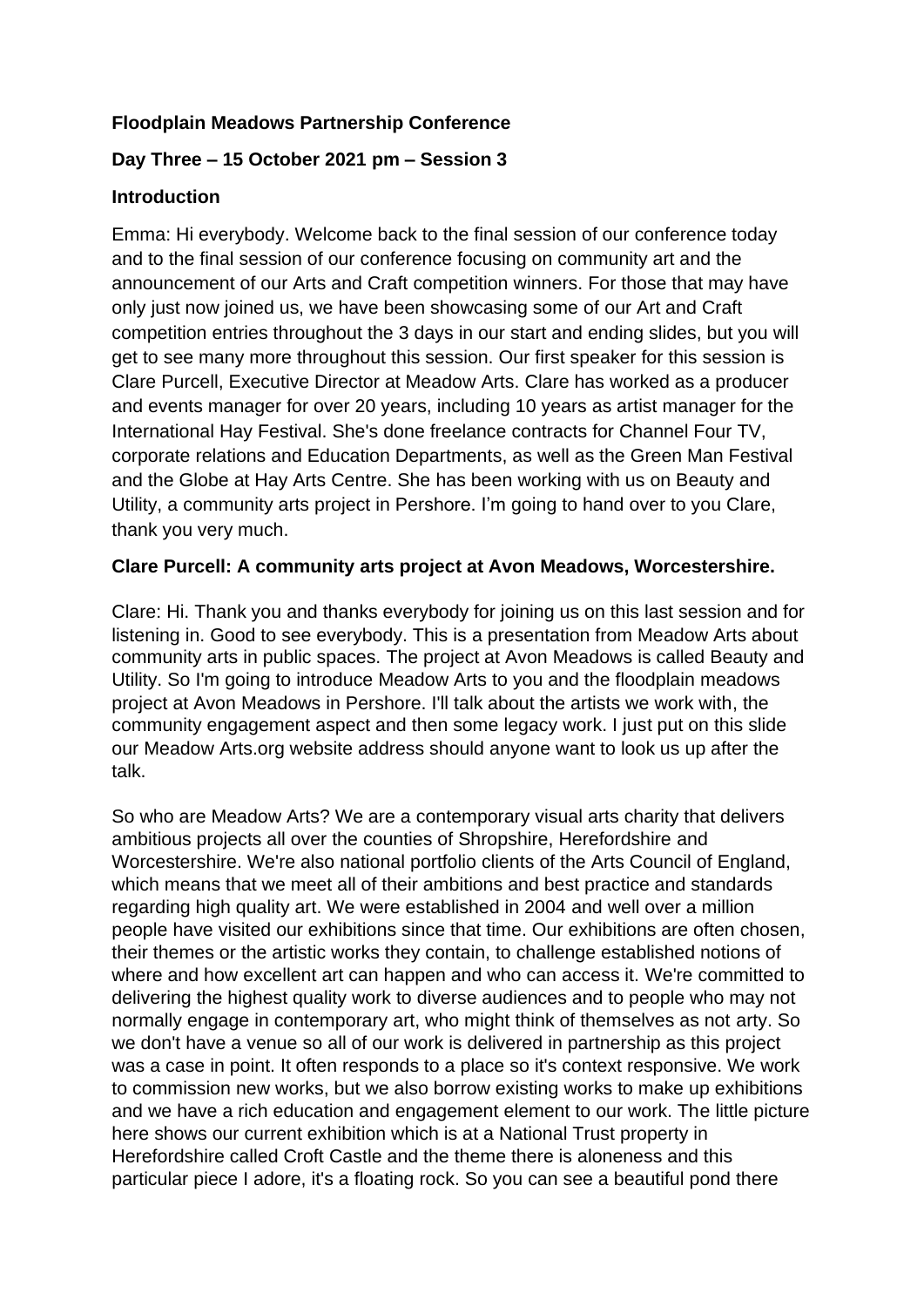which itself is rich in biodiversity, and a rock that just levitates above the water's surface.

So the project at Avon Meadows in Pershore, in 2019 we were approached by Emma from the Flood Plains Meadows Partnership, and she was looking to partner with an arts organisation to help raise awareness about the multifunction role of floodplain meadows in capturing carbon, increasing biodiversity, offering the public leisure space, providing sustainable food production methods and alleviating flooding and a myriad of other important factors. Emma felt that an art project could help the public understand this multiple role of floodplains and raise awareness about them. I think she literally Googled meadows and arts and found Meadow Arts. We looked at the map she sent of all the floodplain meadows across England and we chose to work at Avon Meadows, Pershore because that's in Worcestershire, which is part of our patch.

So the next thing we did was go and visit the site where we met Emma along with the local representative from Wychavon District Council and there's a local Friends group there called the Friends of Avon Meadows. So we met up with all of those people and then we planned our project.

Avon Meadows itself is a beautiful site covering 24 acres. On one side it's bounded by the River Avon and on the other side there's a large housing estate. There's well established walkways between the housing estate and Pershore town and when we were there we could see that the surfaces was such that you could access the route with a wheelchair or with a pushchair. So there were areas of the site that obviously got more foot traffic than others. It was also possible to find peaceful solitude there in the shadow of beautiful Pershore Abbey and there was a great sense of history and nature, of open green space and overgrown wilderness. But as the District Council showed us there was also evidence of vandalism where young people, possibly bored, were trying to set fire to the bird hides, one of the bird hides on our visit had been literally rolled over. So the District Council wanted to talk to us about how we might use art to engage the young people in the site. Teenagers I'm meaning when I say young, and how they might learn about the site and therefore learn to love it and respect it, as well as working with those who already totally got the site. Later on in the project when the first lockdown came along, we were told that it was literally a lifeline, that 24 acres of beautiful open space provided a lifeline to people living in the area.

So the project was a partnership with Meadow Arts, the Floodplain Meadows Partnership, Wychavon District Council and the Friends of Avon Meadows. So we had to come up with ideas that met everybody's aims about raising awareness of the site, and to try and engage young people and to engage artists from our end who would get the project and get the site. So after some thought we decided rather than commissioning an artist to kind of plonk an artwork there, we needed to work with the community. That's what we would call an engagement-based project, to involve members of the community, and our artists network of artists who are trained and have the right insurance and DBS checks to work in community groups situations.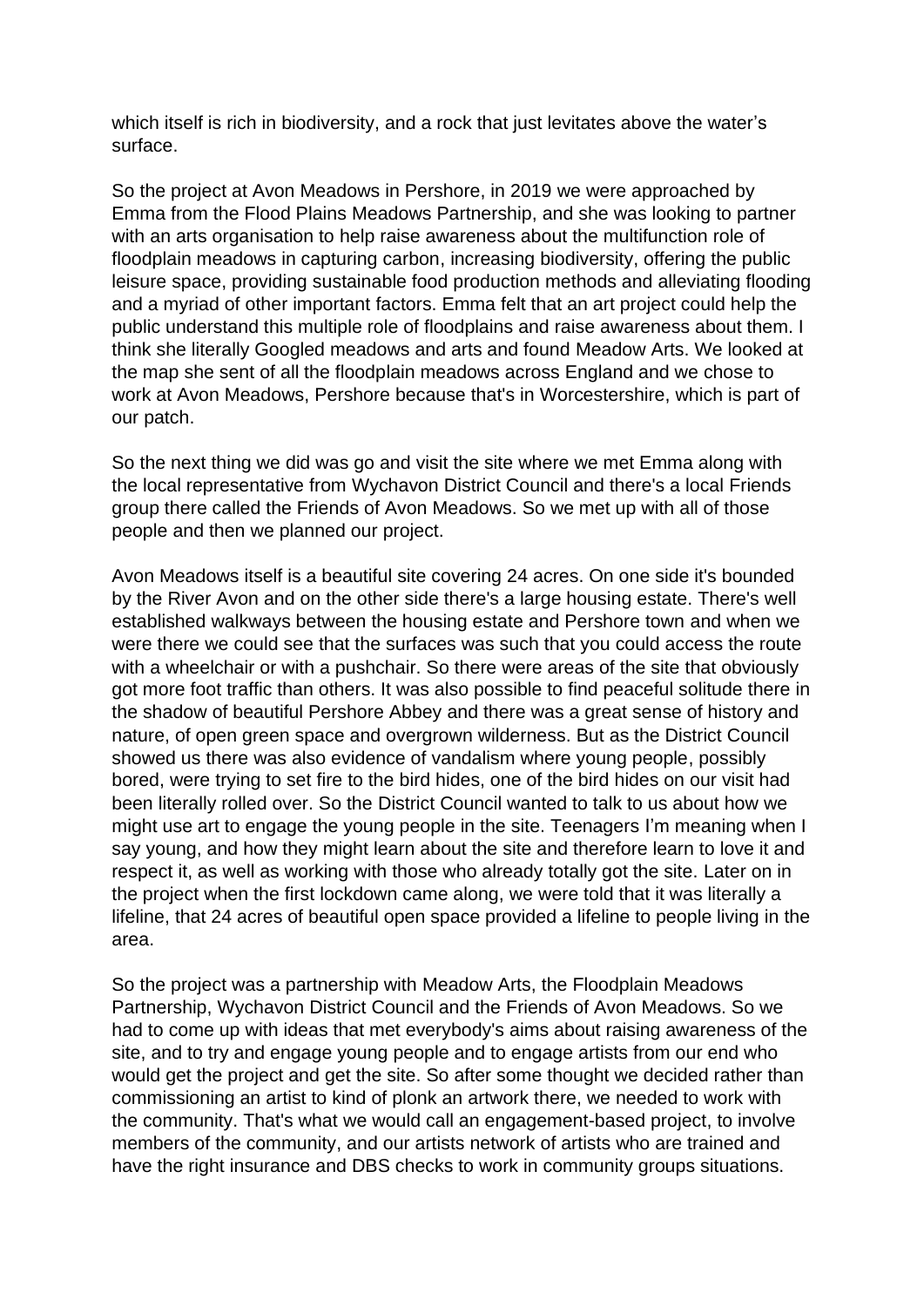So our Creative Practitioner Network has about 30 freelance artists from right across the region. Some of them have specialisms or particular interests such as the environment, and others are just extremely adaptable in any sort of given group situation. So the initial plan had been to run very direct, physically on site in the space, community workshops where we would bring artists in to engage the community in the site. We sent out an artistic brief and we selected 3 artists who responded to the brief, who all were able to get to Avon Meadows and had artistic practices that would work in large open air spaces. Then COVID came along and all our plans had to be rejigged. So more of the actual engagement was delivered online with the artist visiting Avon Meadows on their own and we were less able to physically work there with groups. The artists that we worked with were Andrew Howe, who has an environmental science background, and he did the first part of the year from January to March. Then Melanie Woodhead, she has a lovely Instagram feed, you might like to look her up. On Instagram Melanie is very preoccupied with the space that's between her front door, her back door and the woodlands at the end of her garden and her sole Instagram feed is photographs, very interesting and quite deep photographs of the plants and the nature between her back door and the woodland. So Melanie did that middle period when winter begins to bloom into spring and then Kate Raggett came along at the end to do the really beautiful period, the June-July just before the hay cut when the meadows are looking at their absolute best, and Kate Raggett's artwork I love. I find them very unique. She does large landscape artworks that are very much based in the physical place of the site, and she uses natural materials such as sheep's wool in place of paint or ink. So she uses natural materials to colour in the artworks.

So looking in a little bit more detail at what Andrew did. So he's an artist and an environmental scientist with over 30 years' experience as a civil engineer and environmental consultant working on a lot of projects but including water management. Then he'd also gone on to have a degree in Creative Arts. So this picture shows Andrew in his studio in Shrewsbury making paper. So he visited Avon Meadows quite a few times between January and March and he collected plant materials to make the paper and then other plant materials to dye the paper. He filmed a workshop from his studio about how to make and dye homemade paper.

So you can see the picture on the left, beautiful, it shows a whole colour palette of handmade papers coloured using plants dyes. Then the next picture shows his little advert he did for his eco-print Digital Workshop which we hosted at a weekend. So for Andrew he was particularly interested in the independent relationship between humans and the wildlife that exists at Avon Meadows. He wrote about the project quite a lot. He did 3 website blog posts which were featured by Meadow Arts and the Friends of Avon Meadows and also the Floodplain Meadows Partnership, so that brought the project a bit of wider recognition. After collecting the plants and berries and soil and other materials at the Avon Meadows site, he used reeds and silver birch to make the paper. He then made dyes and pigments to dye the paper using a variety of plant materials and that was meant to illustrate the biodiversity of the site. The online workshop he delivered for us on 13<sup>th</sup> March was delivered via Instagram Live, which Meadow Arts finds is a very good platform to access audiences. It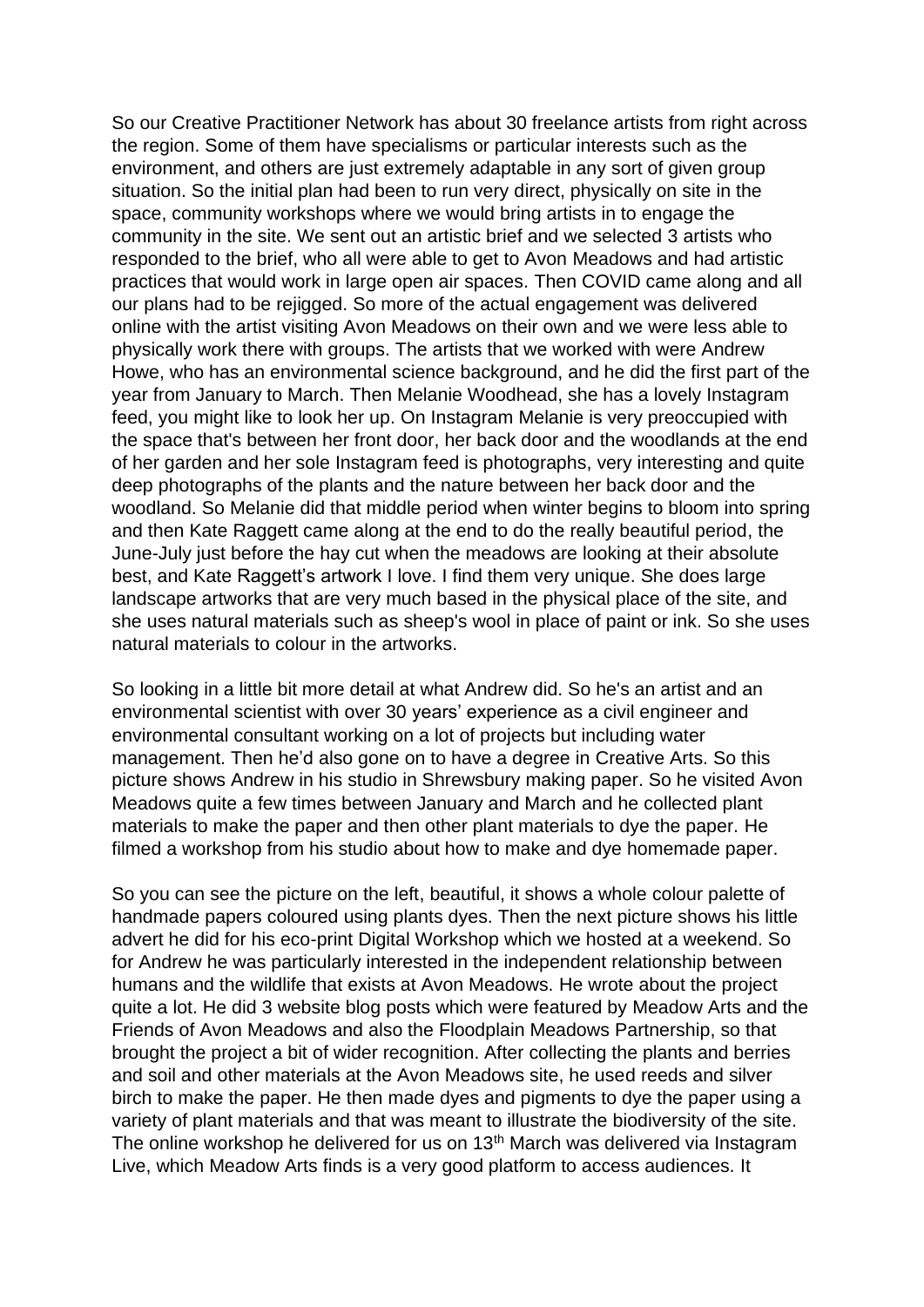actually reached 244 people which is brilliant for a Saturday morning in March. Obviously it's significantly more people than would have ever attended a real live workshop on site had COVID not have happened. He then went on to lead a much smaller and more intimate workshop with just the Friends of Avon Meadows and he did that on Zoom. The artwork he made in the end, I just think is really wonderful. Here's a picture of it. It consists of 3 panels, and in total measures 1.5m by 0.75m. It's called The Rivers Breathing and it relates to themes of flooding and the floodplain meadow's role in natural flood alleviation. It also shows how the floodplain meadow collecting that water can alleviate peak flow rates downstream. The design is based on 2 hydrographs and this is the scientist in Andrew coming out, which illustrate how the floodplains' storage has the effect of flattening the curve to lower the flood depth and delay the peak so that the impact downstream is lessened. The piece is 3 panel reliefs each 50x75cms on handmade paper made from reeds and silver birch and dyed with plant dyes. I think Wychavon District Council like it so much they're going to display it permanently at their offices, which is also a place for the public of Wychavon District to go, I think there's a popular cafe there and stuff. So there'll be a lovely legacy with that artwork remaining in the public realm long after the project has ended. We're planning on having a celebration event of everything that we did in that year this coming April, so around Easter 2022, which will also launch our next phase of the project but I think we'll show Andrew's film at that point.

So the next artist who did the next phase was Melanie Woodhead and as I've already said she's a photographic artist. She is quite a quiet person and quite a very thinking person and so she chose to visit Avon Meadows nearly every week between March and May and to feel and get that sense for how it blooms out of winter as spring emerges. She says she saw carpets of lesser celandines and cuckoo flowers emerging. Her weekly diary of Avon Meadows she posted on social media and as I've said she has a very good Instagram account and Meadow Arts we're able to share that with her on our Instagram account. So again the voice of Avon Meadows and the artistic interpretation of that voice travelled a lot further than any project that might have just happened as a one-off event with a small group on site. So Melanie says that she uses photographs as a meaningful way of noticing and connecting with the natural world and as a means of sharing that experience with a wider audience. We helped her quite a lot to promote what she was doing and what she did she takes your normal photograph and then she plays with it using Transaqua types, which is when you take the photograph and you add water to the inks and chlorophyll prints and other things that she did. The engagement workshop that Melanie did was with Pershore High School, the GCSE Photography students there and it was brilliant because she managed to do it in a slight window in the lockdown. So the students, I think there were 11 students and their teacher, were able to go to the Avon Meadows following a visit that Melanie had made to the school where she taught the children about these different photographic techniques and explained what they would be doing on site. So then they had a wonderful day on site with these 11 students and their teacher really engaging in the plants and the wildlife and the space at Avon Meadows and then developing their own photographs back at school. Here's an example of one of the wooden walkways at Avon Meadow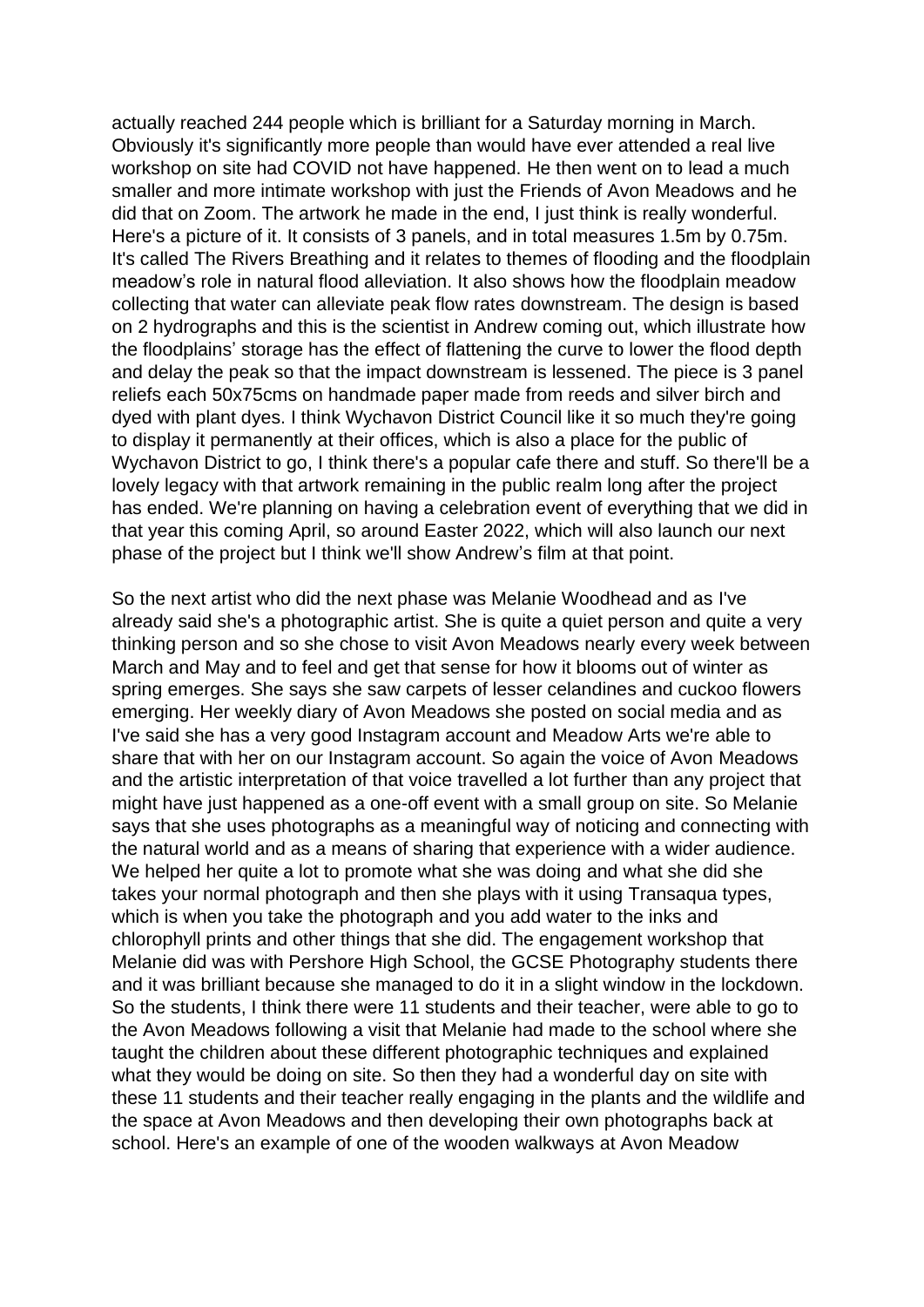surrounded by all the bullrushes and the plants, but Melanie has added water and it's turned into a Transaqua type and so she's transformed the printed image.

So whereas Melanie works in quite small close up intimate ways, our final artist Kate Raggett is completely the opposite. Kate works on largescale. She describes herself as an environmental artist making earthwork drawings using natural found materials. They're always temporary, and they're always site-specific and they're made in direct response to the rhythms and the patterns of the land where they're made. I've just put Kate's website up there, KateRaggett.com. You'll see some amazing pieces she's made over the years. So in this instance you can see a group there on an area of strimmed land. So the groundsman at Wychavon District Council kindly strimmed a bit of the meadow for us. This was just before the hay cut. So when Melanie arrived with a group from the community the area was strimmed right back and Melanie actually made 2 pieces. She made a sedge warbler with a group of young people from the Riverside Youth Centre, which was the place the District Council had asked us to engage, possibly some of the people that use the Youth Centre were some of the people that might have been causing the vandalism before. So we went directly there to engage them with the site. So the first picture of Kate's work shows the sedge warbler and then the main piece she did for us had a 50 foot diameter and that was a solo piece that depicted a natural swirling pattern that she felt would be representative of the natural flows and the little eddies within the river that's beside the site, and also the circular pattern of the wind and the kind of circular nature of the meadow surrounded by the community. Her large solo piece was coloured in with sheep's fleece and that was the sheep that the floodplain meadow has to graze it to manage the grasslands. So the sheep are very much connected with the site, the colour of their fleece was all part of that connection with the site. Then kindly the site team from Wychavon District Council also used their drone to photograph the pieces because Kate's work has to be seen from above. On our website and on Kate's website, you'll see that we have a video of that drone going up above this beautiful pattern that Kate had made.

So here's another picture on the left. It's the youth leader from Riverside Youth Centre with some of the young people and you'll see using just simple bamboo poles Kate had made some interpretation panels so any passers-by would know what they were up to. Then on the right there you see her absolutely beautiful, quite dynamic movement orientated final work that had the 50 foot diameter and was made with sheep's wool and if you look Meadow Arts up on Instagram and you go back through the dates on  $11<sup>th</sup>$  July we posted that that film footage.

So finally, I just wanted you to see the beautiful sedge warbler that was made with the people that attend the Riverside Youth Centre and I wanted to let you know that the project didn't stop there. Although originally we'd thought it would, it didn't stop there. So we've also been engaging with a young neurodiverse artist called Emma Plover and her work is often about nature and the outdoors and landscape, but she represents the voice of those who often go unheard or unnoticed. People that for reasons of mental health might not be so able to get out and about in public spaces as the rest of us might not think twice about. So the work with Emma Plover has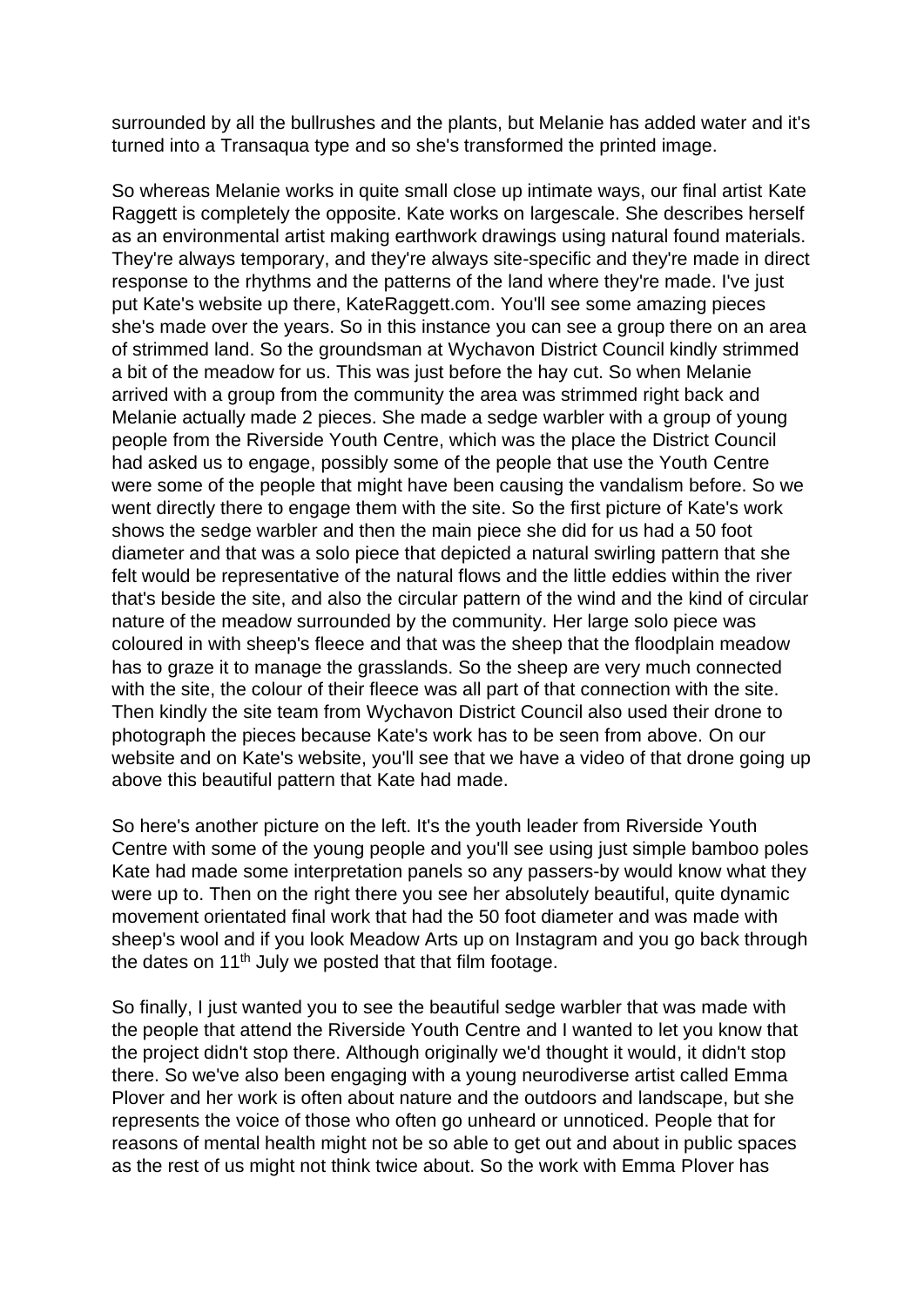been longer and slower to realise, but she did make a site visit to Avon Meadows. She went to capture a series of audio recordings capturing the natural sounds of the site, the birdsong, the wind in the grasses, the ripple of the river as you walk around there, and we're currently working with a digital audio sound editor to really perfect the sound quality of her pieces. But when done, there will be QR codes attached to fence posts and information signs on the site from the point where they were recorded, and somebody would be able to hold their phone over that QR code and scan it, and then hear the sound. But for anybody that can't physically get around Avon Meadows, or lives too far away, or for whatever reason can't go there, we've also found a digital App where you can make maps interactive, so we have a map of Avon Meadows and it'll be on our website when the audio editing is completed. But there'll be a map of Avon Meadows and you can put your cursor on that map and at the point where the sound recording was made, you'd click and you'd be able to hear the sound. So if you were someone living in Edinburgh, or if you were an older person who couldn't get out and about and you were in your home you'd still be able to hear the wonders of Avon Meadows as if you were there for real. There's a little picture there with a feather of a previous artwork made by Emma. Again the point is her work is always trying to think about making places and spaces and art accessible to those who are often forgotten. So that's quite an important part of her involvement in this project.

Then we also are working longer term with the group of young people at the Riverside Youth Centre. So this is why we're planning on coming back in April 2022 and launching a next phase of the project because we've started to go to the youth centre more often and we're fundraising separately to work with them on a longer term project that works with the young people to think about the place where they live, what they like about it, what they don't like about it, and to think about what the area could offer them that perhaps is under explored and the floodplain meadow will be very much part of that creative process. We're just beginning with this group and the first thing we've done is we took them to that exhibition I mentioned at the beginning of my talk. We took them to Croft Castle, the National Trust property in Herefordshire, to our All Alone exhibition, and my colleague who is our Engagement Manager just said it was hilarious. They were so rowdy compared to your normal National Trust group but the kids absolutely loved ripping round that valley and looking at all the artworks that were hidden in the woodlands or that levitating rock that hovers above the fish pool. So in doing that we've showed the group this is what art in open spaces can mean, can do, can make you think about, we hope it makes you think about art in a very different way, we hope it makes you think about Avon Meadows and how you can connect with it and have fun there and express yourselves there, but also express what the meadows mean to you, and how you can connect with places and spaces around you in a positive way. So that's been the Meadow Arts involvement in this project and it's been a really great experience and we hope to carry on long beyond the actual period of the initial programme. Thanks Emma. That's me.

Emma: That's fantastic. Thank you very much Clare. It was a lovely summary of what we have found has been a really interesting and different project for us to be